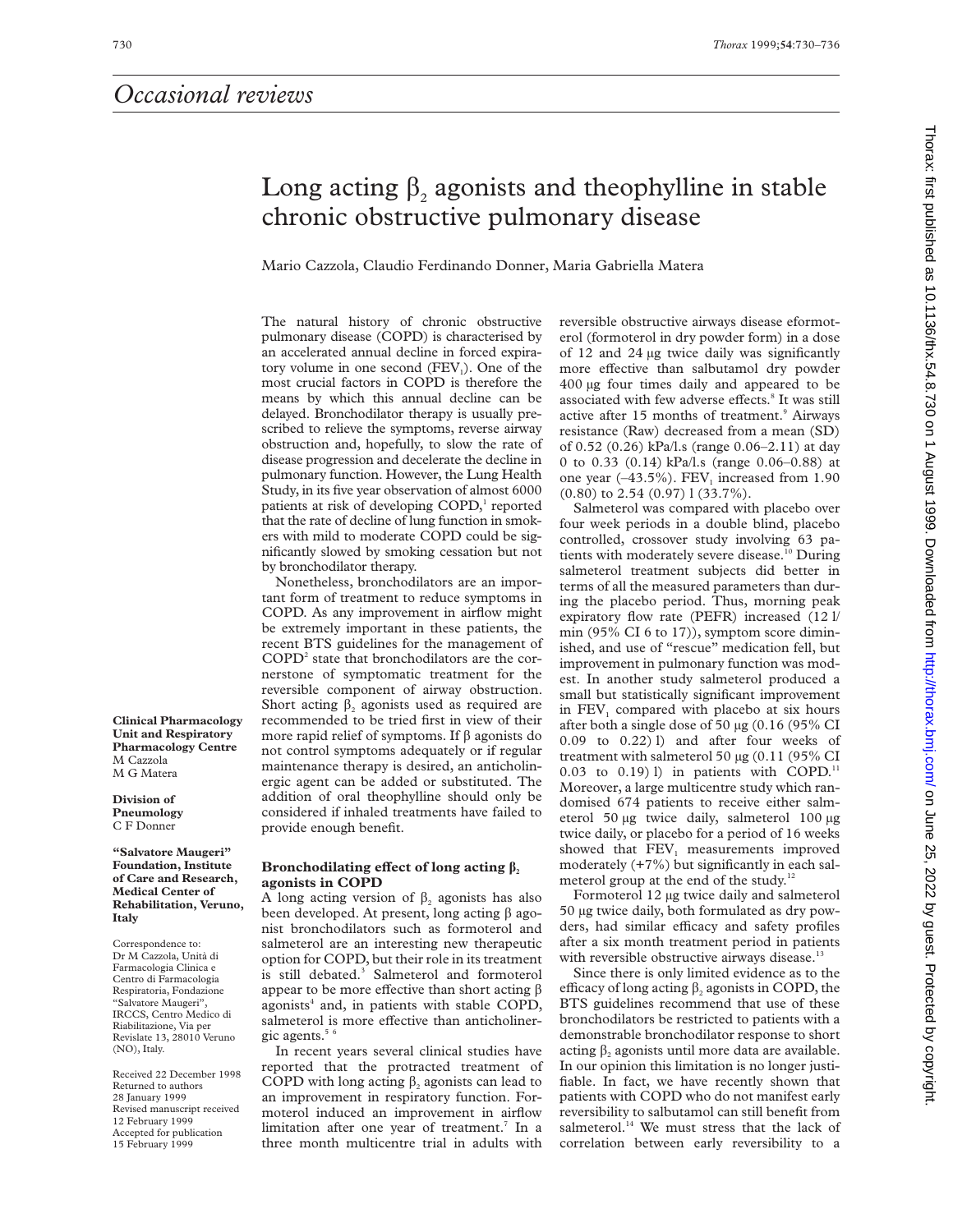short acting  $\beta_2$  agonist and maximum response to a long acting  $\beta$ , agonist in several patients might reflect the poor reproducibility of reversibility tests in these patients. Nevertheless, there is now a body of evidence in the literature showing that these bronchodilators are effective and safe in the management of COPD.

#### **Oral versus inhaled bronchodilators**

Optimal control of chronic obstructive airway disorders is usually achieved with treatment based on  $\beta$ , adrenoceptor agonist administration, inhalation being the most widely used route.15 An advantage of administering bronchodilators by inhalation is that they do not have to be distributed to the rest of the body and therefore may be given in very much smaller doses. Aerosols are highly effective, have few side effects, and allow for fine adjustment of dosage to control symptoms.<sup>16</sup> Moreover, by delivering drugs directly to the target organ, a much more rapid effect is achieved. Unfortunately, many patients with chronic obstruction of the airways use their inhaler ineffectively.<sup>17</sup> Poor inhalation technique leads to insufficient bronchodilating effect and, consequently, to the prescription of more or additional medication with a higher probability of side effects and higher costs. In these circumstances, oral treatment may be considered a rational alternative. Unfortunately, the effect of oral  $\beta$ , agonists on pulmonary function has not been studied to a significant extent in patients with COPD. We have recently reported that both oral bambuterol and inhaled salmeterol resulted in good bronchodilation in patients with stable COPD. However, bambuterol, but not salmeterol, caused tremor in several subjects and elicited significant and long lasting tachycardia.18 Because of the high incidence of side effects, oral  $\beta_2$  agonists are not recommended unless patients are unable to use inhaled therapy.<sup>19</sup>

## **Bronchodilating effect of theophylline in COPD**

Theophylline is the most frequently prescribed oral bronchodilator for the chronic maintenance treatment of chronic obstructive airway disorders.20 It was regarded as a first line or frequent second line bronchodilator in chronic bronchitis by 40% of 236 general practitioners in Nottinghamshire  $(UK)$ .<sup>21</sup> The advantages of theophylline are ease of administration and better compliance with sustained release formulations given once or twice daily.

Theophylline is an effective bronchodilator in patients with asthma.<sup>22</sup> Its short term administration results in improvement in flow rates and lung volumes that is correlated with serum levels in a classic dose-response relationship.<sup>23</sup> However, debate continues as to its role in COPD.<sup>3 24</sup> In fact, in patients with COPD it is not possible to determine concentration-effect curves to theophylline because the reproducibility of the magnitude of the response is dependent on the functional index that has been used,<sup>25 26</sup> although there is evidence of a modest doseresponse effect. Chrystyn and colleagues<sup>27</sup> observed that FEV<sub>1</sub>, FVC, and PEFR changed

only slightly (about 13%) over the range of doses that induced steady state serum theophylline concentrations of 5–10 µg/ml, 10–15 µg/ml, and 15–20 µg/ml, respectively.

Tsukino and colleagues<sup>28</sup> suggested that high doses of theophylline may be needed to induce a significant increase in FEV<sub>1</sub>. However, even when care is taken to ensure a constant serum concentration, the bronchodilator action is limited in patients with stable COPD with changes in  $FEV_1$  ranging from 0 to 20%.<sup>29</sup> Researchers have tried to identify those patients with COPD who would be most likely to derive benefit from theophylline. One study indicated that an acute FEV<sub>1</sub> response of  $\geq$ 25% to an inhaled  $\beta$  agonist could accurately predict improvement induced by theophylline,<sup>30</sup> though another showed that the acute  $FEV<sub>1</sub>$  response is not an effective measure.<sup>31</sup> In yet another study the change in pulmonary function after theophylline administration correlated with, but was usually smaller than, improvements after use of  $\beta$ adrenergic agents.32 These small changes in lung function are unlikely to alter the prognosis. One of the reasons why theophylline prescriptions are falling worldwide despite the increase in prescriptions of respiratory drugs generally is probably its inadequate bronchodilator action.<sup>33</sup>

Although these findings suggest that theophylline produces minimal changes in pulmonary function in patients with COPD, some investigators have pointed out a correlation between improvement observed with theophylline and length of treatment. In fact, the bronchodilator effect of theophylline is generally achieved after prolonged treatment.<sup>24</sup> The slow onset of action and the difficulties in achieving stable plasma levels mean that most effects occur after 2–6 weeks rather than after a few hours as is the case with inhaled therapy.<sup>2</sup> The study by Murciano and colleagues,  $34$ which examined a large number of patients with stable, severe "irreversible" COPD, supports this conclusion. Sixty patients with severe COPD (mean FEV<sub>1</sub> 32% predicted) received either theophylline or placebo for two months. The mean serum concentration of theophylline in the active treatment group was 14.8 mg/l. Theophylline administration resulted in a 13% increase in FEV<sub>1</sub> which was statistically significant compared with the placebo group. Higher awake Pa $O_2$ , lower awake Pa $CO_2$ , higher sleep  $Sao<sub>2</sub>$ , improved  $FEV<sub>1</sub>$ , and lower trapped gas volume were seen with a theophylline level of 11.8  $\mu$ g/ml after three weeks of treatment.<sup>35</sup> Compared with salbutamol, evening administration of once daily theophylline results in better nocturnal oxygen saturation and an improvement in the overnight change in pulmonary function in patients with COPD after a two week treatment period.<sup>36</sup> Attempts to withdraw theophylline, even at lower levels, should be done with caution because of a possible deterioration in pulmonary function.<sup>3</sup>

Unfortunately, theophylline is a difficult drug to use clinically as there is considerable interand intra-individual variation in drug handling.<sup>38</sup> It has a narrow therapeutic margin and the dose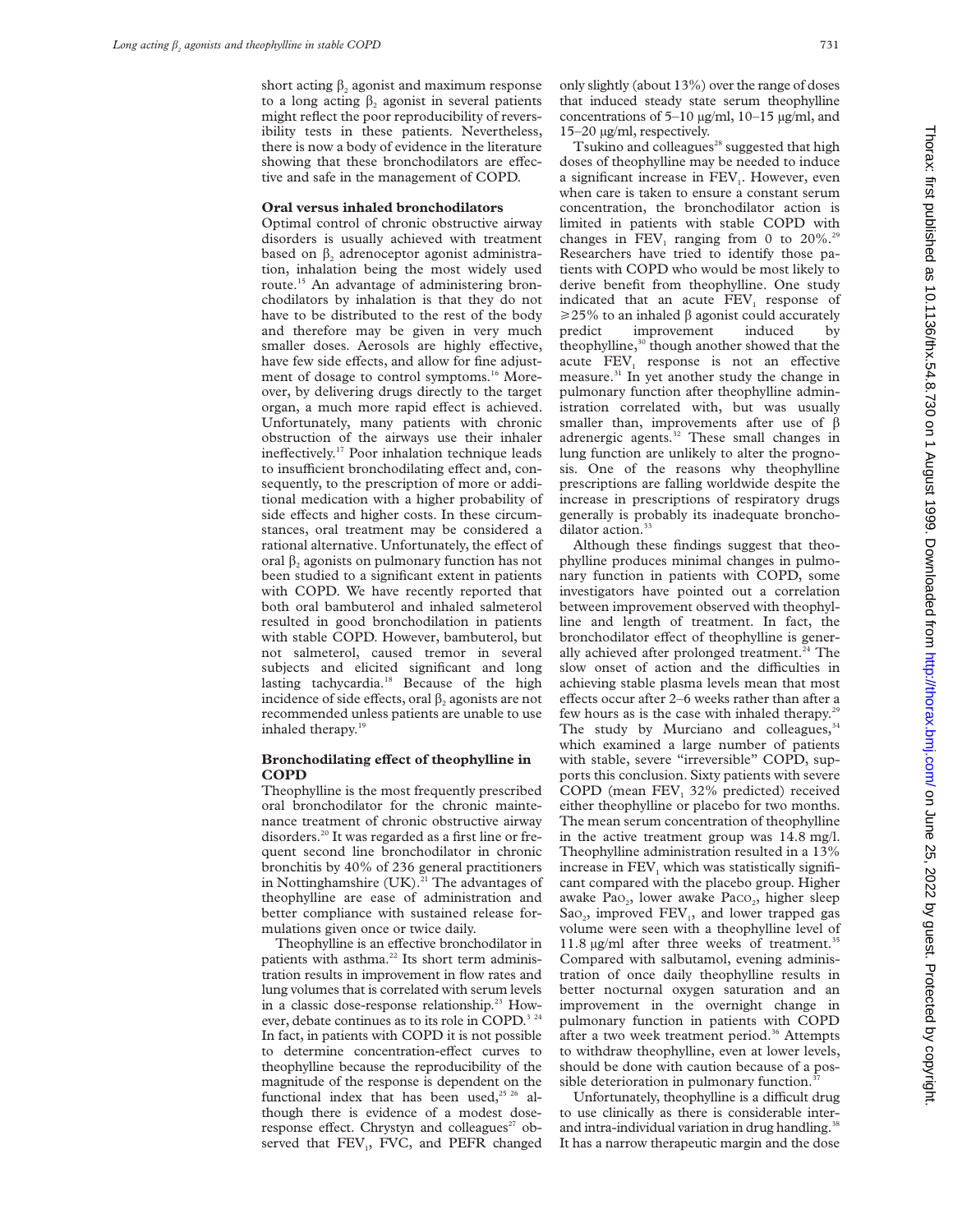must be carefully titrated with routine blood monitoring to avoid the occurrence of plasma concentration related adverse effects.<sup>39</sup> Approximately 10–15% of patients receiving theophylline will experience gastrointestinal upset, insomnia, or other minor side effect.<sup>40</sup> Both major and minor side effects are less likely if one resists the temptation to increase the blood theophylline level into the high therapeutic range. A British survey showed that theophylline levels were never checked by 76% of practitioners at the start of treatment or by  $48\%$  during long term treatment.<sup>21</sup> It is obvious that this aspect of prescribing may compromise both safety and effectiveness, especially as the rate of absorption of theo-

release formulation administered.<sup>41</sup> Due to toxicity, the use of theophylline as monotherapy in COPD should be restricted to the rare cases where patients cannot adequately administer inhalers.

phylline will differ depending on the sustained

## **Comparison of bronchodilating effect of** long acting  $\beta$ <sub>2</sub> agonists with theophylline

Few studies have compared the bronchodilating effect of long acting  $\beta$ , agonists and theophylline. This lack of data might be due to the fact that, on one hand, there is still diffidence concerning the use of long acting  $\beta_2$ agonists in the management of COPD and, on the other, that theophylline is now considered a third line choice. <sup>2</sup> Consequently, many investigators assume a comparison between these two classes of bronchodilators to be of little point.

We must stress that the analysis of studies in the literature or in press does not permit one to establish whether the enrolled patients were suffering from bronchial asthma or COPD. However, it is well known that there is difficulty in distinguishing with certainty the difference between subjects with COPD who may show a degree of reversibility and those older subjects with asthma whose reversible airflow obstruction has become more fixed.<sup>42</sup> There may also be mixtures of asthma and COPD co-existing in any one patient. For this reason we thought it useful to report all studies in our knowledge which have compared long acting  $\beta_2$  agonists and theophylline in patients with reversible obstructive airways disease. We subsequently subdivided these studies into patients with asthma and those with COPD according to the title of each study.

#### COMPARISON IN ASTHMATIC PATIENTS

Most of the clinical trials evaluated the long term clinical control of asthma<sup>43</sup> or the impact of these drugs on the control of nocturnal asthma.<sup>44-46</sup> Some also assessed the effects of long acting  $\beta_2$  agonists and theophylline on pulmonary function, though this was always considered a secondary outcome. Analysis of the respiratory function indicates an improvement with both long acting  $\beta_2$  agonists and theophylline, with long acting  $\beta_2$  agonists possessing only a slight advantage.

A recent meta-analysis of nine controlled studies that compared the efficacy and safety of salmeterol and theophylline showed that, during the second week of treatment, patients receiving salmeterol had a 10 l/min greater increase in mean morning PEFR from baseline (95% CI 5 to 15) than those receiving theophylline.<sup>47</sup> Similarly, in the second week the increase in mean evening PEFR from baseline observed with salmeterol was significantly greater than that observed with theophylline. Salmeterol also produced a significantly greater increase in mean morning and evening PEFR than theophylline at weeks 3 and 4.

In particular, salmeterol was significantly more effective than theophylline or placebo in improving mean morning PEFR over the entire 12 weeks ( $p \le 0.02$ ) in 484 adult and adolescent patients with moderate asthma.<sup>43</sup> Mean predose  $FEV<sub>1</sub>$  improved significantly with salmeterol compared with placebo (p<0.001); there was no difference between theophylline and placebo. In asthmatic patients treated for 28 days, salmeterol induced a significantly higher increase in FEV <sup>1</sup> than did theophylline + ketotifen, while no significant differences were found in either FVC or PEFR.<sup>44</sup> Fjellbirkeland and colleagues<sup>48</sup> demonstrated that, over a two week period, salmeterol in a dose of 50 µg twice daily was more effective and better tolerated than individually titrated oral doses of sustained release theophylline in the management of moderate asthma, although FEV <sup>1</sup> improved to a similar extent during both treatments. However, the increase in PEFR with salmeterol compared with theophylline was highest in a subgroup of patients new to theophylline therapy.

Paggiaro and colleagues<sup>49</sup> showed that the effects of both salmeterol and theophylline on pulmonary function in patients with moderate to severe asthma were equivalent after a four week period of treatment. At the end of treatment the changes in PEFR were relatively small and not clinically significant. Nutini and colleagues<sup>50</sup> also found that both treatments led to an improvement in respiratory function over time. Morning and evening PEFR, FEV<sub>1</sub>, and FVC increased without a significant difference between the two drugs at the end of the study.

D'Amato and colleagues<sup>51</sup> observed that salmeterol at a higher dosage (100 µg twice daily) was significantly more effective than theophylline in increasing morning and evening PEFR in patients with moderate to severe asthma, and diurnal PEFR variations were reduced starting from the first month of treatment in salmeterol treated patients and from the second month onwards in those receiving theophylline. Both treatments induced improvements in FEV <sup>1</sup> and FVC over the three month treatment period. After the first month FEV <sup>1</sup> increased from a mean (SD) of 1.7 (0.6) l to 2.1 (0.8) l in salmeterol treated patients and from 1.6 (0.5) l to 1.9 (0.8) l in those treated with theophylline. At all the visits during the three month treatment period salmeterol was found to produce a higher adjusted mean response than theophylline, although this difference was never statistically significant.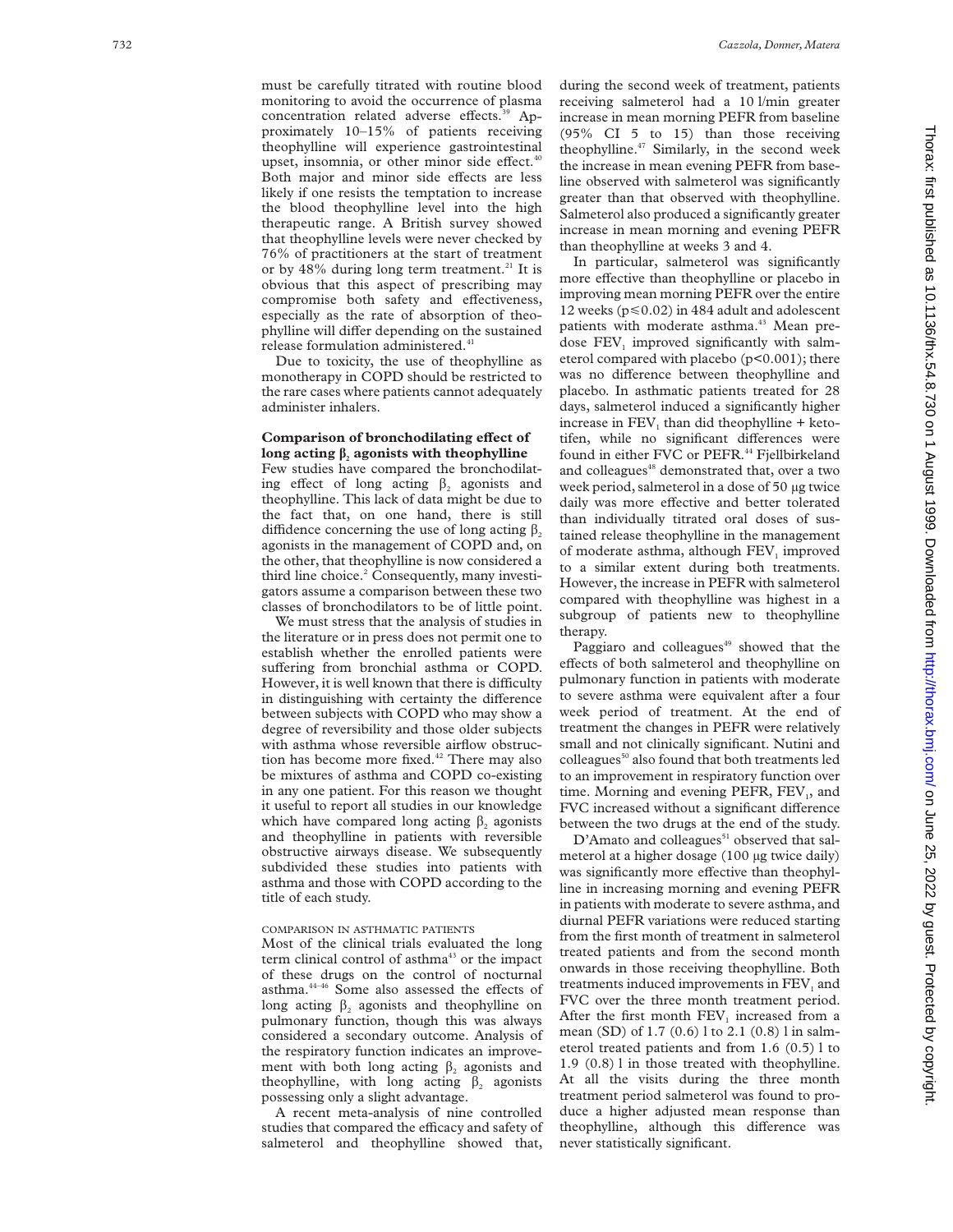COMPARISON IN PATIENTS WITH COPD

Comparisons between theophylline and long acting  $\beta$ , agonists in patients suffering from COPD are even more scarce.

Di Lorenzo and colleagues<sup>52</sup> compared the effects of salmeterol 50 µg twice daily for three months with oral dose-titrated theophylline twice daily in 178 patients with chronic bronchitis. The morning PEF increased from a baseline value of 324 l/min to 360.7 l/min three months after salmeterol and from a baseline value of 298.8 l/min to 325 l/min three months after theophylline (p<0.02). There was a similar trend for evening PEF but differences were not statistically significant.

A short term (two week) comparison between salmeterol 50 µg twice daily or 100 µg twice daily and orally titrated slow release theophylline in 13 patients with moderate COPD showed that salmeterol was always more effective than theophylline although the differences were not significant.<sup>53</sup> However, salmeterol 100 µg twice daily induced a significant improvement in morning PEFR when compared with theophylline.

A one year Italian multicentre study<sup>54</sup> compared the effects of inhaled salmeterol (50 µg twice daily via Diskhaler) with those of oral dose-titrated slow release theophylline in 138 patients with reversible COPD. Salmeterol was found to be more effective than theophylline for the maximum value of morning PEF, but differences in FVC, FEV<sub>1</sub>, and maximum value of evening PEF did not reach statistical significance although the effect of salmeterol was slightly superior to that of theophylline. However, it must be stressed that both asthmatic and COPD patients were enrolled in this study.

## **Problems related to the use of long acting â<sup>2</sup> agonists and theophylline in COPD**

Unfortunately, there are few studies in the literature comparing the bronchodilator effects of long acting  $\beta$ , agonists and theophylline in patients with COPD. In the short term the adrenergic agent appears to be more active than theophylline, but the difference between the two drugs becomes less marked with long term treatment. However, the different incidence of side effects, which is much higher with theophylline,<sup>40</sup> evokes the need for a continuous appraisal of the cost/benefit relationship.

For the present time we think that the BTS guidelines<sup>2</sup> are correct in suggesting that theophylline is a third line choice of treatment. However, we do not share the cautious approach to long acting  $\beta$ , agonists. In fact, there is now evidence that long acting  $\beta$ , agonists are an acceptable option as bronchodilators in the treatment of COPD, although they should not be used for acute shortness of breath.55 In particular, some of the advantages of theophylline can be found in a long acting inhaled  $\beta$  agonist.<sup>56</sup> For this reason, as the acceptance of these agents becomes greater, theophylline may be further displaced as a useful agent in the treatment of COPD.

PHARMACOEPIDEMIOLOGICAL AND PHARMACOECONOMIC CONSIDERATIONS

It is widely held that, since the cost of long acting  $\beta$ , agonists is much higher than that of theophylline, the use of methylxanthines is preferable in those socioeconomic systems where, through cost or non-availability, it constitutes the most feasible means of controlling airway obstruction.57 However, we do not agree with this approach because the price of drugs is only a part of the total cost of treatment and it is likely that the overall cost of theophylline is greater than that of other bronchodilators owing to its toxic effects. In fact, it has been documented that the total cost per year, including admission to hospital for toxic events and monitoring blood levels, was higher for patients using theophylline despite the higher purchase price of other bronchodilators.<sup>5</sup> These considerations could have important clinical implications at a time when high priority is given to the appropriate allocation of health resources.

A recent study found that, although salmeterol was prescribed preferentially to high risk patients, after adjusting for baseline risk salmeterol recipients were not at greater risk than theophylline recipients for severe nonfatal asthma.59 This finding is important because pharmacoepidemiological studies indicate a strong association between increased  $\beta$ , agonist use and  $\beta$ , adrenoceptor downregulation and subsensitivity and consequent loss of airway control.<sup>60 61</sup> In particular, Lipworth<sup>62</sup> advised that physicians should be aware of the airway subsensitivity that develops with long acting  $\beta$ , agonist therapy and that patients should be warned that they may have to use higher than conventional dosages of short acting  $\beta_2$  agonists to relieve acute bronchoconstriction in order to overcome this effect. However, we have shown that pretreatment with a conventional dose of formoterol or salmeterol does not preclude the possibility of inducing a further bronchodilation with salbutamol in patients suffering from partially reversible COPD.<sup>63</sup> Bjermet and Larsson<sup>64</sup> have recently reviewed some data related to the debate warning against the use of long acting  $\beta$ , agonists and observed that the bronchodilatory effect seems to be fairly stable after regular treatment with these bronchodilators, even though some reports claim that this effect diminishes over time.

#### IMPACT OF LONG ACTING â AGONISTS AND THEOPHYLLINE ON THE HEART

The impact of bronchodilators on the heart is, in our opinion, a very important point. Cardiac arrhythmias are common in patients with respiratory failure due to COPD. Several factors are potentially arrhythmogenic in these patients including hypoxaemia, hypercapnia, acid-base disturbances,<sup>65</sup> and the use of  $\beta$  agonists or theophylline.<sup>66</sup> We cannot exclude the possibility that adverse cardiac events might occur in COPD patients with pre-existing cardiac arrhythmias and hypoxaemia if they use long acting  $\beta_2$  agonists, although the recommended single dose of salmeterol (50 µg) and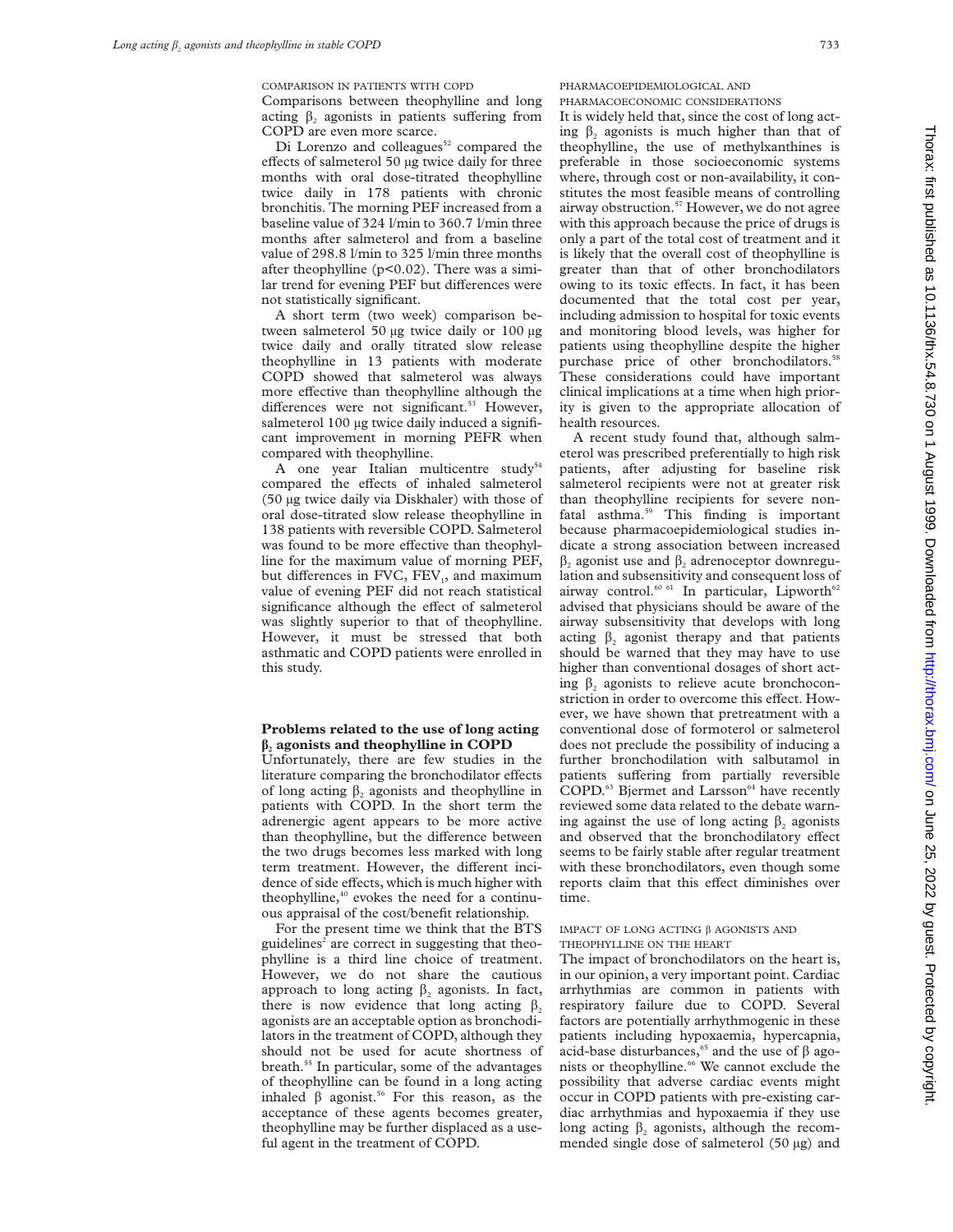formoterol (12 µg) ensures a relatively higher safety margin than formoterol in a dose of  $24 \mu$ g.<sup>67</sup> However, neither formoterol<sup>68</sup> nor salmeterol<sup>69</sup> elicit significant cardiovascular effects in normal subjects and patients with reversible airway obstruction. Conversely, theophylline causes tachycardia and serious arrhythmias even at serum concentrations considered to be therapeutic.<sup>70</sup> These findings strongly support limiting the use of theophylline to those patients who are incapable of inhaling drugs as suggested by the ATS. $71$  Only studies comparing the effects of the two drug classes on the airways after treatment periods lasting several years will be able to clarify their real impact in the treatment of COPD.

## COMBINED USE OF THEOPHYLLINE AND A LONG ACTING â AGONIST IN PATIENTS WITH COPD

 $\beta_2$  agonists are effective bronchodilators and act predominantly on airway smooth muscle. Recent evidence suggests that  $\beta$ , receptors in airway smooth muscle are coupled directly to maxi-K channels and may thereby bronchodilate without an increase in cyclic AMP. Theophylline has an anti-inflammatory and immunomodulatory activity that is more important than its bronchodilator action.<sup>72</sup> It has been proposed that the observed anti-inflammatory effects of theophylline could be attributed to phosphodiesterase (PDE) inhibition, and recently type III and IV isoenzymes have been characterised in a number of inflammatory cells.73 PDE type IV inhibitors, which have antiinflammatory properties, could also provide adequate bronchodilation when used in combination with lower than usual doses of  $\beta$ . agonists.<sup>74</sup> It is therefore not surprising that a number of clinical studies support the combined use of theophylline and a  $\beta$  agonist in patients with COPD.<sup>75</sup> For example, theophylline (12.9 µg/ml) and salbutamol improved pulmonary function in patients with irreversible COPD, but the combination was better than either alone.<sup>76</sup> Unfortunately it has yet to be established whether the association of a long acting  $\beta_2$  agonist with theophylline induces an increase in the bronchodilator effect caused by either of the two drugs. Only if this effect were documented could the addition of theophylline to a treatment with long acting  $\beta_2$  agonists be justified. In any case, it has recently been shown that regular theophylline treatment neither prevents nor worsens the development of tolerance to the bronchoprotective effect of salmeterol.<sup>77</sup>

## NON -BRONCHODILATOR ACTIVITY OF

THEOPHYLLINE AND LONG ACTING â AGONISTS

The finding that exercise performance after the 12 minute walking test increased significantly at the end of an eight week treatment with 50 µg salmeterol twice daily but not after orally dose-titrated slow release theophylline twice daily and, moreover, that the rating of daily breathlessness assessed by the oxygen cost diagram was lower only after salmeterol treatment, which also reduced weekly inhalations of rescue bronchodilator,<sup>78</sup> supports the notion that it is unlikely that the useful effects of

theophylline occur for reasons other than simple bronchodilatation. Nevertheless, we must stress that several studies suggest that the effect of long term theophylline<sup>34</sup> and long acting  $\beta$  agonist<sup>79</sup> use in patients with COPD may go beyond bronchodilation to an improvement in various measures of patients' functional state and well being. In particular, theophylline may improve mucociliary clearance in the airways, respiratory muscle strength, and right ventricular and left ventricular ejection fraction; it may decrease pulmonary artery pressure, stimulate central respiratory activity, and elicit anti-inflammatory action at concentrations which are therapeutically significant.<sup>24 80</sup> For example, Mahler and colleagues<sup>81</sup> have shown that theophylline significantly reduced dyspnoea in patients with non-reversible obstructive airway disease without altering lung function. Moreover, Ashutosh and colleagues $82$  have reported that theophylline increases respiratory drive in clinically employed doses independently of its bronchodilator or metabolic effects. Theophylline is a respiratory stimulant, a feature that may be of benefit to COPD patients who hypoventilate, particularly overnight.<sup>83</sup> In view of the recent developments in the concept of COPD as a chronic inflammatory disease of the airways, the anti-inflammatory activities of theophylline may play a more important role than the mere bronchodilating properties in its treatment.84 It is therefore possible that theophylline might also attenuate the airflow limitation caused by airway inflammation in COPD.85

#### **Conclusion**

A point of controversy is whether all the benefits of these two classes of bronchodilators in COPD are class effects. Although both theophylline and long acting  $\beta_2$  agonists elicit bronchodilation, they have significant pharmacodynamic differences. It is possible that some of these specific properties mediate nonbronchodilator benefits. However, interest in these non-bronchodilator effects should be balanced by an awareness of the possible adverse effects of the drugs. Clarification of the differences in response to these agents in COPD is an essential part of tailoring a management plan to each individual patient, considering that physicians must always choose a drug that is highly efficacious, safe, and inexpensive.

- 1 Anthonisen NR, Connett JE, Kiley JP, *et al.* Effects of smoking intervention and the use of an inhaled anticholinergic bronchodilator on the rate of decline of FEV 1: the Lung Health Study. *JAMA* 1994;**272**:1497–505.
- 2 COPD Guidelines Group of the Standards of Care<br>Committee of the BTS. BTS guidelines for the manage-<br>ment of chronic obstructive pulmonary disease. *Thorax*<br>1997;**52**(Suppl 5):S1–28.
- Cazzola M, Spina D, Matera MG. The use of bronchodilators in stable chronic obstructive pulmonary disease. *Pulm*<br> *Pharmacol Ther* 1997;**10**:129–44.<br>
4 Cazzola M, Santangelo G, Piccolo A, *et al*. Effect of
- salmeterol and formoterol in patients with chronic obstructive pulmonary disease. *Pulm Pharmacol* 1994; **7** obstructive pulmonary disease. Pulm Pharmacol 1994;7:<br>103–7.<br>5 Matera MG, Cazzola M, Vinciguerra A, *et al*. A comparison
- of the bronchodilating effects of salmeterol, salbutamol and ipratropium bromide in patients with chronic obstructive pulmonary disease. *Pulm Pharmacol* 1995; **8**:267–71.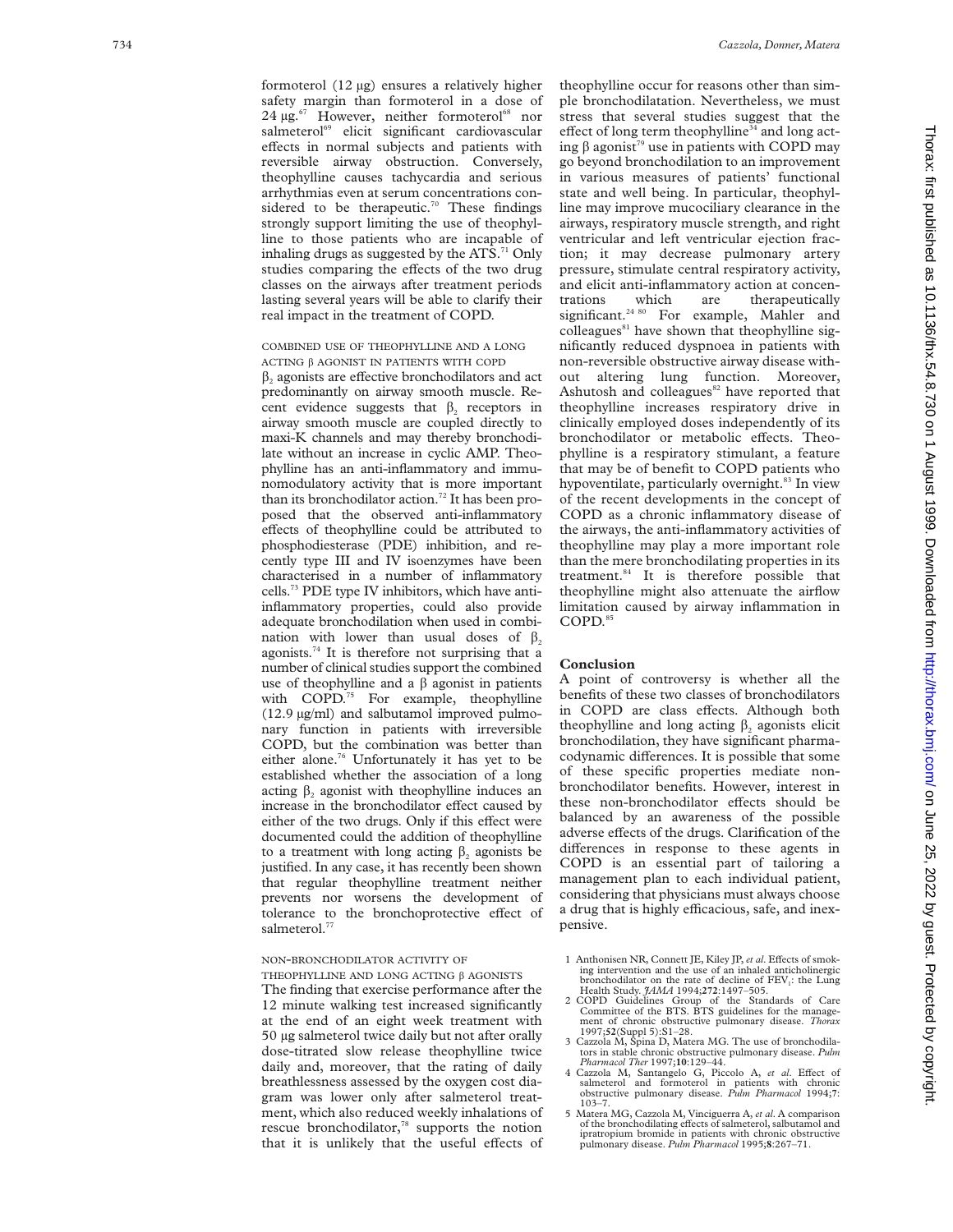- 6 Cazzola M, Matera MG, Di Perna F, *et al*. A comparison of bronchodilating effects of salmeterol and oxitropium bromide in stable chronic obstructive pulmonary disease. *Respir Med* 1998;**92**:354–7.
- 7 Schultze-Werninghaus G. Multicenter 1-year trial on formoterol, a new long-acting beta<sub>2</sub>-agonist, in chronic obstructive airway disease. *Lung* 1990;**168**(Suppl):83–9.
- 8 Thomson NC, Angus R, Quebe-Fehling E, et al. Efficacy and tolerability of formoterol in elderly patients with reversible obstructive airways disease. Respir Med 1998;92:562-7.<br>9 Maesen FP. Eformoterol versus salbutamol i
- 
- ROAD. *Br J Clin Pract* 1995; **Suppl 81**:8-10.<br>10 Ulrik CS. Efficacy of inhaled salmeterol in the management of smokers with chronic obstructive pulmonary disease: a single centre randomised, double blind, placebo controlled, crossover study. *Thorax* 1995;**50**:750–4.
- 11 Grove A, Lipworth BJ, Reid P, et al. Effects of regular salmeterol on lung function and exercise capacity in patients with chronic obstructive pulmonary disease. *Thorax* 1996; **51**:689–93.
- 12 Boyd G, Morice AH, Pounsford JC, *et al.* An evaluation of salmeterol in the treatment of chronic obstructive pulmonary disease (COPD). *Eur Respir* **3** 1997;10:815-21.<br>13 Vervloet D, Ekström T, Pela R, *et al.* A 6-mo
- between formoterol and salmeterol in patients with reversible obstructive airways disease. *Respir Med* 1998;**92**:836–42.
- 14 Cazzola M, Vinciguerra A, Di Perna F, *et al*. Early reversibility to salbutamol does not always predict bronchodilation after salmeterol in stable chronic obstructive pulmonary disease. *Respir Med* 1998;**92**:1012–6.
- 15 Roche N, Chinet T, Huchon G. Ambulatory inhalation therapy in obstructive lung diseases. *Respiration* 1997;**64**:  $121 - 30.$
- 16 Ziment I. Risk/benefit ratio of long-term treatment with â2-adrenoceptor agonists. *Lung* 1990;**168**(Suppl):168–76. 17 van der Palen J, Klein JJ, Kerkhoff AH, et al. Evaluation of
- the effectiveness of four different inhalers in patients with chronic obstructive pulmonary disease. *Thorax* 1995;**50**: 1183–7.
- 18 Cazzola M, Calderaro F, Califano C, *et al*. Oral bambuterol compared to inhaled salmeterol in patients with partially reversible chronic obstructive pulmonary disease. *Eur J Clin Pharmacol* 1999;**54**:829–33.
- 19 Ferguson GT. Management of COPD. *Postgrad Med* 1998;**103**:129–41.
- 20 Janson C, Chinn S, Jarvis D, *et al*. Physician-diagnosed asthma and drug utilization in the European Community Respiratory Health Survey. *Eur Respir J* 1997;**10**:1795–802.
- 21 Johnston I, Jenkinson D. Are theophyllines being prescribed effectively and safely in general practice? *Br J Clin Pract* 1995;**49**:16–8. 22 McFadden ER. Methylxanthines in the treatment of
- asthma: the rise, the fall, and the possible rise again. *Ann Intern Med* 1991;**115**:323–4.
- 23 Mitenko PA, Ogilvie RI. Rational intravenous doses of theophylline. *N Engl J Med* 1973;289:600-3.<br>24 Vaz Fragoso CA, Miller MA. Review of the clinical efficacy
- of theophylline in the treatment of chronic obstructive pulmonary disease. *Am Rev Respir Dis* 1993;**147**:S40–7.
- 25 Whiting B, Kelman AW, Barclay J, *et al*. Modelling theophylline response on individual patient with chronic bronchitis. *Br J Pharmacol* 1981;**12**:481–7.
- 26 Holford N, Black P, Couch R, *et al*. Theophylline target concentration in severe airways obstruction: 10 or 20 mg/l? A randomised concentration-controlled study. *Clin Pharmacokinet* 1993;**25**:495–505.
- 27 Chrystyn H, Mulley BA, Peake MD. Dose response relation to oral theophylline in severe chronic obstructive airways disease. *BMJ* 1988;**297**:1506–10.
- 28 Tsukino M, Nishimura K, Ikeda A, *et al*. Effects of theophylline and ipratropium bromide on exercise per-<br>formance in patients with stable chronic obstructive<br>pulmonary disease. *Thorax* 1998;**53**:269–73.
- 29 Calverley PMA. Symptomatic bronchodilator treatment. In:
- Calverley PMA, Pride NB, eds. Chronic obstructive pulmo-<br>nary disease. London: Chapman and Hall, 1995: 419-45.<br>30 Dull WL, Alexander MB, Sadoul P, et al. The efficacy of<br>isoproterenol inhalation for predicting the response
- 31 Guyatt GH, Townsend M, Pugsley SO, et al. Bronchodilators in chronic airflow limitation. Effects on airway<br>function, exercise capacity and quality of life. Am Rev<br> $Respir Dis 1987;135:1069-74$ .<br>32 Jenne JW, Siever JR, Druz WS,
- maintenance theophylline therapy on lung work in severe
- chronic obstructive pulmonary disease while standing and<br>walking. Am Rev Respir Dis 1984;130:600-5.<br>33 Kesten S, Rebuck AS, Chapman KR. Trends in asthma and<br>chronic obstructive pulmonary disease therapy in Canada,
- 1985 to 1990. *J Allergy Clin Immunol* 1993;**92**:499–506. 34 Murciano D, Auclair M-H, Pariente R, *et al*. A randomized, controlled trial of theophylline in patients with severe chronic obstructive pulmonary disease. *N Engl J Med* 1989;**320**:1521–5.
- 35 Mulloy E, McNicholas WT. Theophylline improves gas exchange during rest, exercise, and sleep in chronic obstructive pulmonary disease. *Am Rev Respir Dis* 1993; **148**:1030–6.
- 36 Man GC, Champman KR, Ali SH, *et al*. Sleep quality and nocturnal respiratory function with once-daily theophylline (Uniphyl) and inhaled salbutamol in patients with COPD. *Chest* 1996;**110**:648–53.
- 37 Kirsten DK, Wegner RE, Jorres RA, *et al*. Effects of theophylline withdrawal in severe chronic obstructive pulmonary disease. *Chest* 1993;**104**:1101–7.
- Nasser SSM, Rees PH. Theophylline. Current thoughts on the risks and benefits of its use in asthma. *Drug Safety* 1993;**8**:12–8.
- Johnston IDA. Theophylline in the management of airflow obstruction. Difficult drugs to use, few clinical indications. *BMJ* 1990;**300**:929–31.
- 40 Cazzola M, D'Amato G. La teofillina oggi. Aspetti farmaco-<br>logici ed impieghi clinici. Firenze: Giuntina, 1988.<br>41 Taburet AM, Schmit B. Pharmacokinetic optimisation of<br>asthma treatment Clin Pharmacokinet 1994;26:396-41
- 42 Van Schayck CP. Diagnosis of asthma and chronic obstruc-
- tive pulmonary disease in general practice. *Br J Gen Pract* 1996;**46**:193–7.
- 43 Pollard SJ, Spector SL, Yancey SW, *et al*. Salmeterol versus theophylline in the treatment of asthma. *Ann Allergy Asthma Immunol* 1997;**78**:457–64.
- 44 Muir JF, Bertin L, Georges D. Salmeterol versus slowrelease theophylline combined with ketotifen in nocturnal asthma: a multicentre trial. French Multicentre Study Group. *Eur Respir J* 1992;**5**:1197–200.
- 45 Ukena D, Koper I, Braun H, *et al*. Therapie des nachtlichen Asthmas: Salmeterol versus abendliche Einnahme von retardiertem Theophyllin-Vergleich der Wirksamkeit und
- der Vertraglichkeit. *Pneumologie.* 1997;51:317-23.<br>46 Selby C, Engleman HM, Fitzpatrick MF, et al. Inhaled salmeterol or oral theophylline in nocturnal asthma? Am  $\hat{\jmath}$  Respir Crit Care Med 1997;155:104-8.
- Davies B, Brooks G, Devoy M. The efficacy and safety of salmeterol compared to theophylline: meta-analysis of nine controlled studies. *Respir Med* 1998;**92**:256–63.
- 48 Fjellbirkeland L, Gulsvik A, Palmer JBD. The efficacy and tolerability of inhaled salmeterol and individually dose-titrated, sustained-release theophylline in patients with reversible airways disease. *Respir Med* 1994;**88**:599– 607.
- 49 Paggiaro PL, Giannini D, Di Franco A, *et al*. Comparison of inhaled salmeterol and individually dose-titrated slowrelease theophylline in patients with reversible airway obstruction. European Study Group. *Eur Respir J* 1996;**9**: 1689–95.
- 50 Nutini S, Martini T, Righi R. Long-term treatment of asth-matic patients with salmeterol *vs* slow-release theophylline. *Respir Med* 1998;**92**:683–90.
- 51 D'Amato G, Ruggeri S, Ferranti P, *et al*. An open long-term clinical comparison of inhaled salmeterol 100 µg/bid and oral theophylline in patients with moderate-to-severe asthma. *Pulm Pharmacol Ther* 1999 (in press).
- 52 Di Lorenzo G, Morici G, Drago A, *et al*. Tolerability and effects on quality of life of inhaled salmeterol 50 µg b.i.d. and oral twice daily dose-titrated theophylline in a patient population with mild to moderate chronic obstructive pulmonary disease. SLMT02 Italian Study Group. *Clin Ther* 1998;**20**:1130–48.
- 53 Broseghini C, Testi R, Ingrassi M, *et al*. Short-term comparison between salmeterol and theophylline in stable COPD. *Am J Respir Crit Care Med* 1997;**155**:A589.
- 54 Taccola M, Bancalari L, Ghignoni G, et al. Clinical efficacy of salmeterol in patients with reversible chronic pulmonary disease. Comparison with slow release theophylline. *Monaldi Arch Chest Dis* 1999 (in press).
- 55 Cazzola M, Matera MG. Should long-acting  $\beta_2$ -agonists be considered an alternative first choice option for the treatment of stable COPD? *Respir Med* 1999 (in press).
- 56 Ramsdell J. Use of theophylline in the treatment of COPD. *Chest* 1995;**107**(Suppl):206–9S.
- 57 Jenne JW. What role for theophylline? *Thorax* 1994;**49**:97– 100. 58 Jubrin A, Gross N, Ramsdell JW, *et al*. Comparative
- cost-effectiveness analysis of theophylline and ipratropium bromide in patients with COPD: a three-center study. *Chest* 1993;**103**:678–84.
- 59 Lanes SF, Lanza LL, Wentworth CE. Risk of emergency care, hospitalization, and ICU stays for acute asthma among recipients of salmeterol. *Am J Respir Crit Care Med* 1998;**158**:857–61.
- 60 Cazzola M. Valutazione critica dell'effetto paradosso dei β-adrenergici nell'asma bronchiale. *Rass Pat App Respir* 1994;**9**:238–48.
- 61 Taylor DR, Sears MR, Cockcroft DW. The beta agonist controversy. *Med Clin North Am* 1996;**80**:719–48.
- 62 Lipworth BJ. Airway subsensitivity with long-acting  $\beta$ 2agonists. Is there cause for concern? *Drug Safety* 1997;**16**: 295–308.
- 63 Cazzola M, Di Perna F, Noschese P, et al. Effects of a pre-treatment with conventional doses of formoterol, salm-eterol or oxitropium bromide on the dose-response curves to salbutamol in patients suffering from partially reversible
- COPD. *Eur Respir*  $\hat{\jmath}$  1998;11:1337–41.<br>64 Bjermer L, Larsson L. Long-acting  $\beta_2$ -agonists: how are
- they used in an optimal way? *Respir Med* 1997;91:578–91.<br>65 Sarubbi B, Esposito V, Ducceschi V, et al. Effect of blood gas derangement on QTc dispersion in severe chronic obstructive pulmonary disease: evidence of an electropathy? *Int J*
- *Cardiol* 1997;**58**:287–92. 66 Conradson TB, Eklundh G, Olofsson B, *et al*. Cardiac arrhythmias in patients with mild-to-moderate obstructive pulmonary disease. Comparison of betaagonist therapy alone and in combination with a xanthine derivative, enprophylline or theophylline. *Chest* 1985;**88**: 537–42.